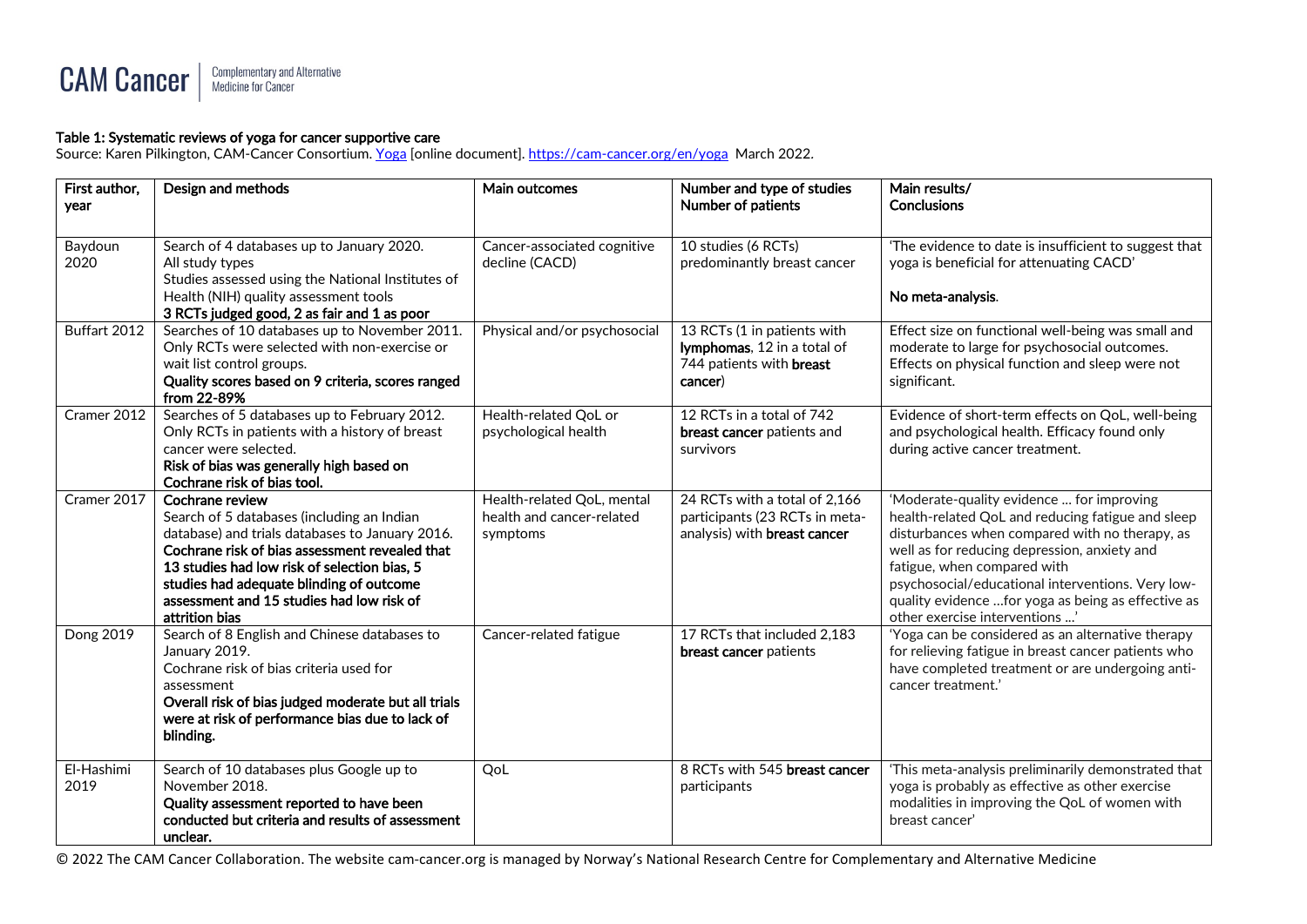# **CAM Cancer**

| Felbel 2014                                       | Cochrane review.<br>Search of Cochrane CENTRAL and MEDLINE to<br>Feb 2014, conference proceedings, trial<br>registers.<br>Only RCTs selected.<br>Cochrane risk of bias used for assessment and<br>judged to be high                 | Distress, fatigue, anxiety,<br>depression. Quality of sleep                                               | 1 RCT in 39 people with<br>haematological malignancies.                                                                                                                                       | 'The role of yoga in haematological malignancies<br>remains unclear'                                                                                                                   |
|---------------------------------------------------|-------------------------------------------------------------------------------------------------------------------------------------------------------------------------------------------------------------------------------------|-----------------------------------------------------------------------------------------------------------|-----------------------------------------------------------------------------------------------------------------------------------------------------------------------------------------------|----------------------------------------------------------------------------------------------------------------------------------------------------------------------------------------|
| Gonzalez<br>2021                                  | Search of 6 databases up to June 2020.<br>Only RCTs selected.<br>Cochrane risk of bias used for assessment and<br>15 studies were assessed as high risk of bias for<br>at least one domain.                                         | Depression and anxiety                                                                                    | 26 RCTs in 1,544 patients (18<br>in breast cancer; 2 in mixed<br>cancers; 1 study each in<br>colorectal, lymphoma, thoracic,<br>head and neck,<br>myeloproliferative neoplasms<br>and glioma) | 'yoga-based interventions are associated with<br>amelioration of depression and anxiety<br>symptomsthe results should be interpreted with<br>caution.'                                 |
| Hsueh 2021                                        | Searches of 3 databases to March 2020.<br>Only RCTs selected.<br>Trials assessed using the revised risk-of-bias tool<br>(ROB2).<br>Assessments: 8 low risk of bias, 14 some<br>concerns, 4 high risk                                | QoL (and anxiety, depression,<br>stress, fatigue, pain, sleep,<br>complications)                          | 26 RCTs with a total of 2069<br>participants                                                                                                                                                  | 'Yoga may enhance QoL in patients with breast<br>cancer experiencing post-treatment complications'                                                                                     |
| Lin 2011<br>(also listed as<br><b>Tsauo 2011)</b> | Searches of 7 databases up to July 2010.<br>Only RCTs selected.<br>PEDro scores ranged from 4 to 7 out of possible<br>maximum of 10.                                                                                                | Psychological health (i.e.,<br>anxiety, depression, distress,<br>and stress), QoL, and physical<br>health | 10 RCTs in a total of 313<br>patients (7 in <b>breast cancer</b> , 1<br>in lymphoma, 2 in mixed<br>cancer types)                                                                              | Significantly greater improvements in<br>psychological health with yoga than in support<br>groups or wait list control groups.                                                         |
| O'Neill 2020                                      | Searches of 3 English databases to May 2018.<br>RCTs comparing yoga against various controls.<br>Cochrane risk of bias criteria used for<br>assessment.<br>'Overall, the studies contained low-moderate<br>scores for risk of bias' | Fatigue and QoL                                                                                           | 24 RCTs in 1394 breast cancer<br>patients                                                                                                                                                     | 'yoga provides small to medium<br>improvements in CRF and QOL compared to non-<br>PA, but not in comparison to other PA<br>interventions'                                              |
| Pan 2017                                          | Search of 3 databases up to June 2013<br>Cochrane risk of bias criteria used for<br>assessment<br>No study fulfilled all criteria.                                                                                                  | Treatment-related side<br>effects and QoL                                                                 | 16 RCTs with a total of 930<br>participants with <b>breast cancer</b>                                                                                                                         | 'Comparing yoga groups to control groups, there<br>was a statistically significant difference in overall<br>health-related QoL, depression, anxiety and<br>gastrointestinal symptoms.' |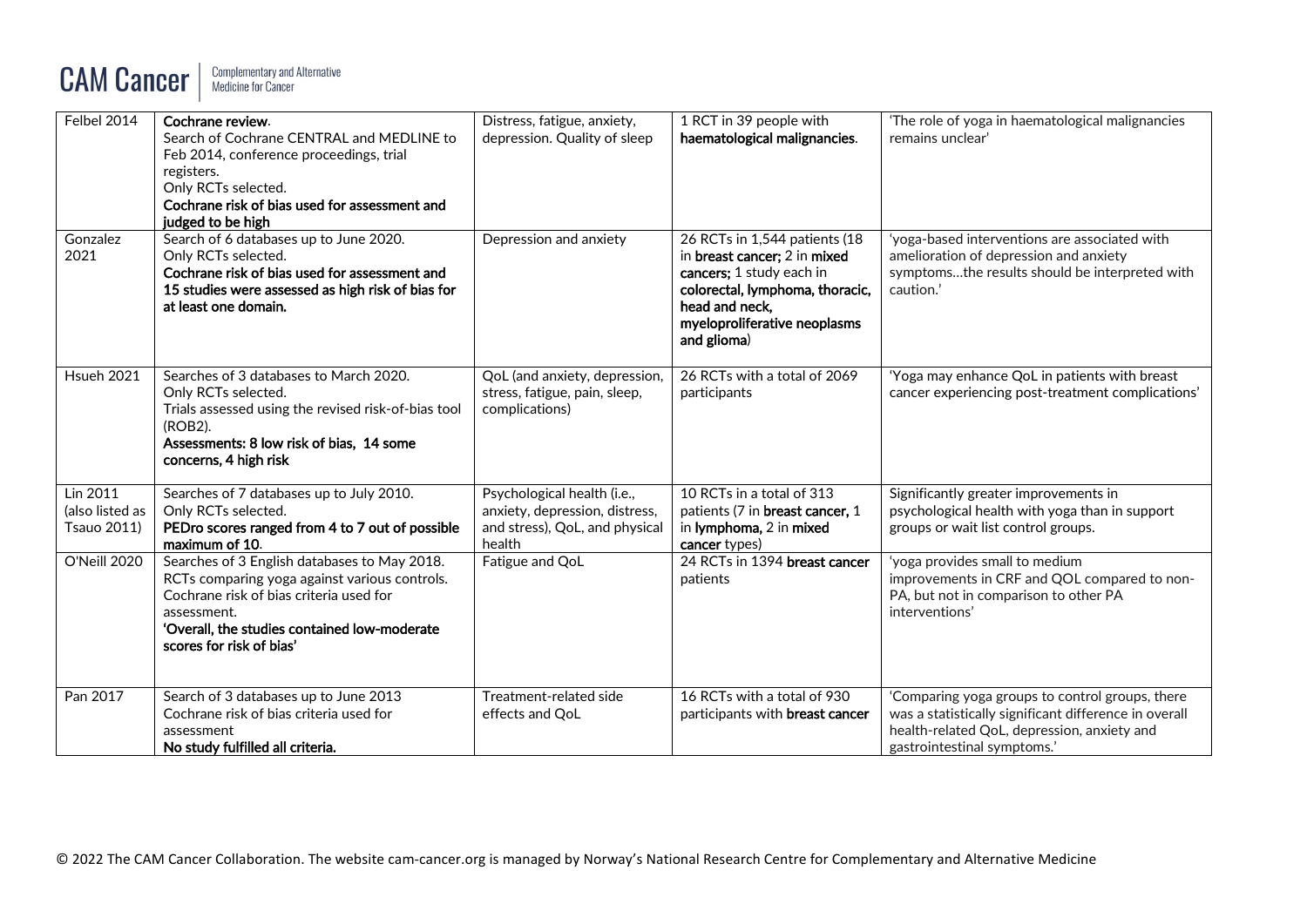## **CAM Cancer**

| Saraswathi<br>2021 | Searches of 3 databases up to June 2019.<br>Different types of studies.<br>Risk of bias assessed using NIH quality<br>assessment tool.<br>5 studies moderate, 1 study good and 1 study<br>low quality.                                                                                                                                                                                                    | Lymphoedema, ROM, QoL                                                                             | 7 studies (3 RCTs) in breast<br>cancer survivors                                                                                                                        | 'Yoga could be a safe and feasible exercise<br>intervention for BCRL patients. Evidence<br>generated from these studies was of moderate<br>strength.'<br>No meta-analysis                                                                                                    |
|--------------------|-----------------------------------------------------------------------------------------------------------------------------------------------------------------------------------------------------------------------------------------------------------------------------------------------------------------------------------------------------------------------------------------------------------|---------------------------------------------------------------------------------------------------|-------------------------------------------------------------------------------------------------------------------------------------------------------------------------|------------------------------------------------------------------------------------------------------------------------------------------------------------------------------------------------------------------------------------------------------------------------------|
| <b>Song 2021</b>   | Search of 8 databases to July 2019 for English<br>and Chinese studies<br>Critical appraisal instruments from the Joanna<br>Briggs Institute used for assessment<br>Various weaknesses of studies reported but not<br>tabulated and unclear which studies were<br>affected.<br>Note: Meta-analysis included studies of yoga and<br>of stretching. Also, results at different time-<br>points were combined | Fatigue                                                                                           | 16 RCTs (13 breast cancer; 1<br>prostate; 1 lymphoma; 1<br>colorectal; 1,453 patients)                                                                                  | 'Yoga interventions had a positive effect in<br>reducing CRF among patients undergoing<br>chemotherapy and/or radiation therapy, but the<br>adherence to yoga was low'                                                                                                       |
| <b>Tang 2019</b>   | Search of 7 English and Chinese database from<br>January 1997 to January 2018.<br>Cochrane risk of bias criteria used.<br>Studies rated at high or unclear risk of bias:<br>incomplete outcome data ( $n = 13$ ); blinding of<br>participants, personnel and outcome assessors (n<br>$= 8$ ); random sequence generation (n = 4);<br>allocation concealment ( $n = 2$ ).                                  | Sleep disturbance                                                                                 | 25 RCTs of yoga (13) or<br>walking (12) with a total of<br>1,918 participants (all breast<br>cancer except for 1 lymphoma,<br>1 colorectal cancer and 1 all<br>cancers) | 'We concluded that walking is more effective than<br>yoga in improving sleep disturbance in cancer<br>patients'                                                                                                                                                              |
| <b>Tolia 2018</b>  | Search of 3 databases up to May 2017<br>Cochrane risk of bias criteria used for<br>assessment.<br>All 3 studies judged to be high quality (but at<br>least one was at risk of bias due to lack of<br>blinding)                                                                                                                                                                                            | Physical and psychosocial<br>outcomes                                                             | 3 RCTs with a total of 155<br>oncology (breast cancer)<br>patients treated with<br>radiotherapy                                                                         | 'Yoga was found to have a substantial benefit in<br>cancer patients' distress, anxiety, and depression.<br>It also demonstrated a moderate impact on fatigue<br>and emotional function and a small and<br>insignificant effect on functional well-being<br>No meta-analysis. |
| Wei 2019           | Searches of 3 databases up to September 2018.<br>Included RCTs only.<br>Risk of bias and methodological quality evaluated<br>using PRISMA and Cochrane tool.<br>2 RCTs were assessed as low risk of bias (Note:<br>actually 2 reports of same study)<br>3 RCTs at unclear/high risk                                                                                                                       | Lymphoedema (and muscle<br>strength, ROM and mobility,<br>subjective experience<br>including QOL) | 5 RCTs with a total of 85<br>participants (Note: 2 reports of<br>the same study are presented<br>as separate studies - actually 4<br>RCTs with 62 participants)         | No clear evidence of a benefit of adding yoga to<br>usual care compared with usual care alone.<br>No meta-analysis                                                                                                                                                           |